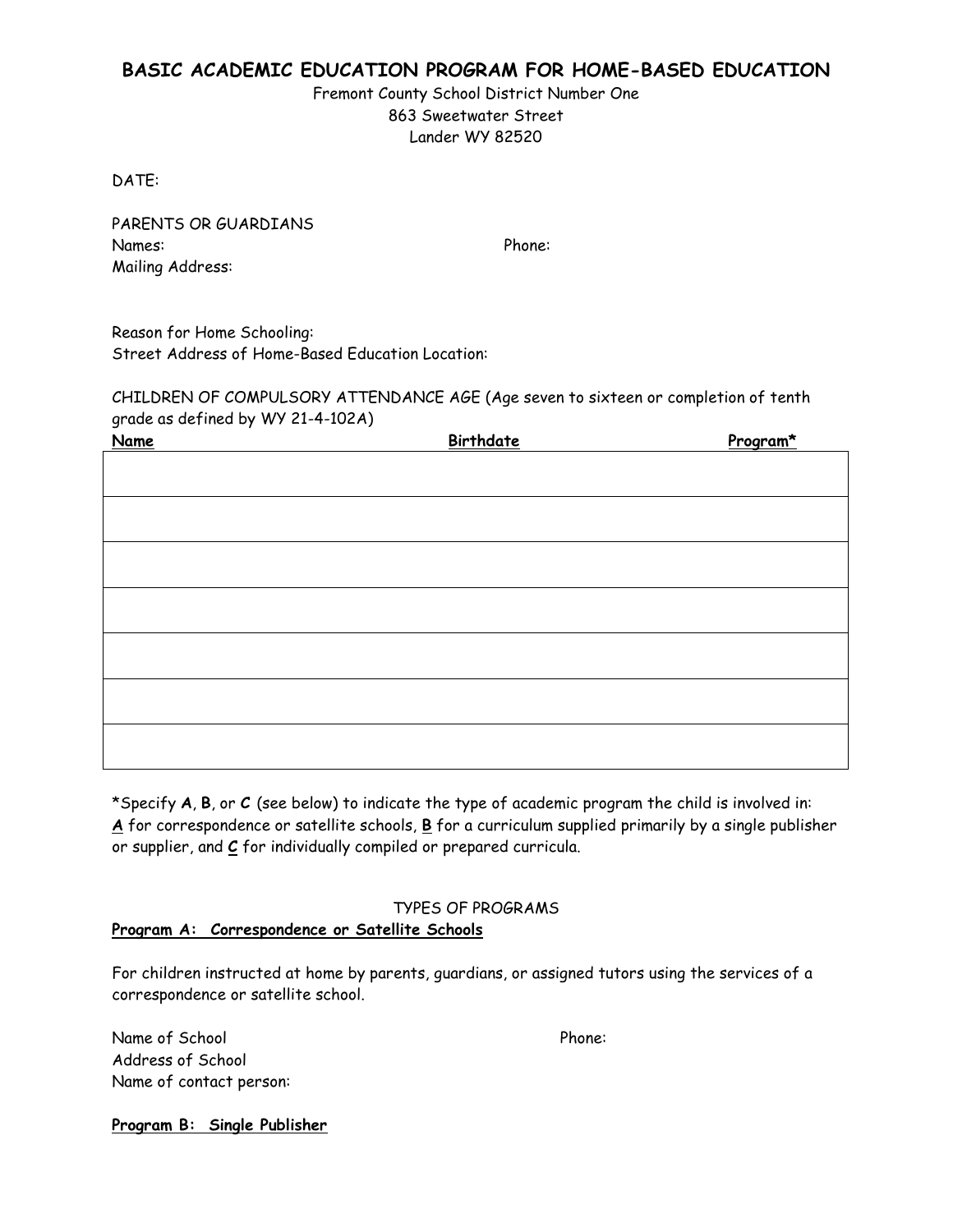For children instructed at home by parents, guardians, or assigned tutors using curriculum materials and a basic course of study prescribed and furnished primarily by a single publisher or supplier.

Name of Publisher Phone: Address of Publisher Name of contact person:

#### **Program C: Individually Compiled Curriculum**

For children instructed at home by parents, guardians, or assigned tutors using a basic course of study and curriculum materials designed and/or compiled by the parents, guardians, or tutor.

1 List major suppliers of basic academic educational materials:

SUBJECT AREA NAME OF SUPPLIER ADDRESS OF SUPPLIER

● Reading

 Literature Writing

- Math
- Science
- Language Arts
- Social Studies
	- Civics History

2 Describe in detail your plans for providing a basic academic education for each child in the upcoming academic year: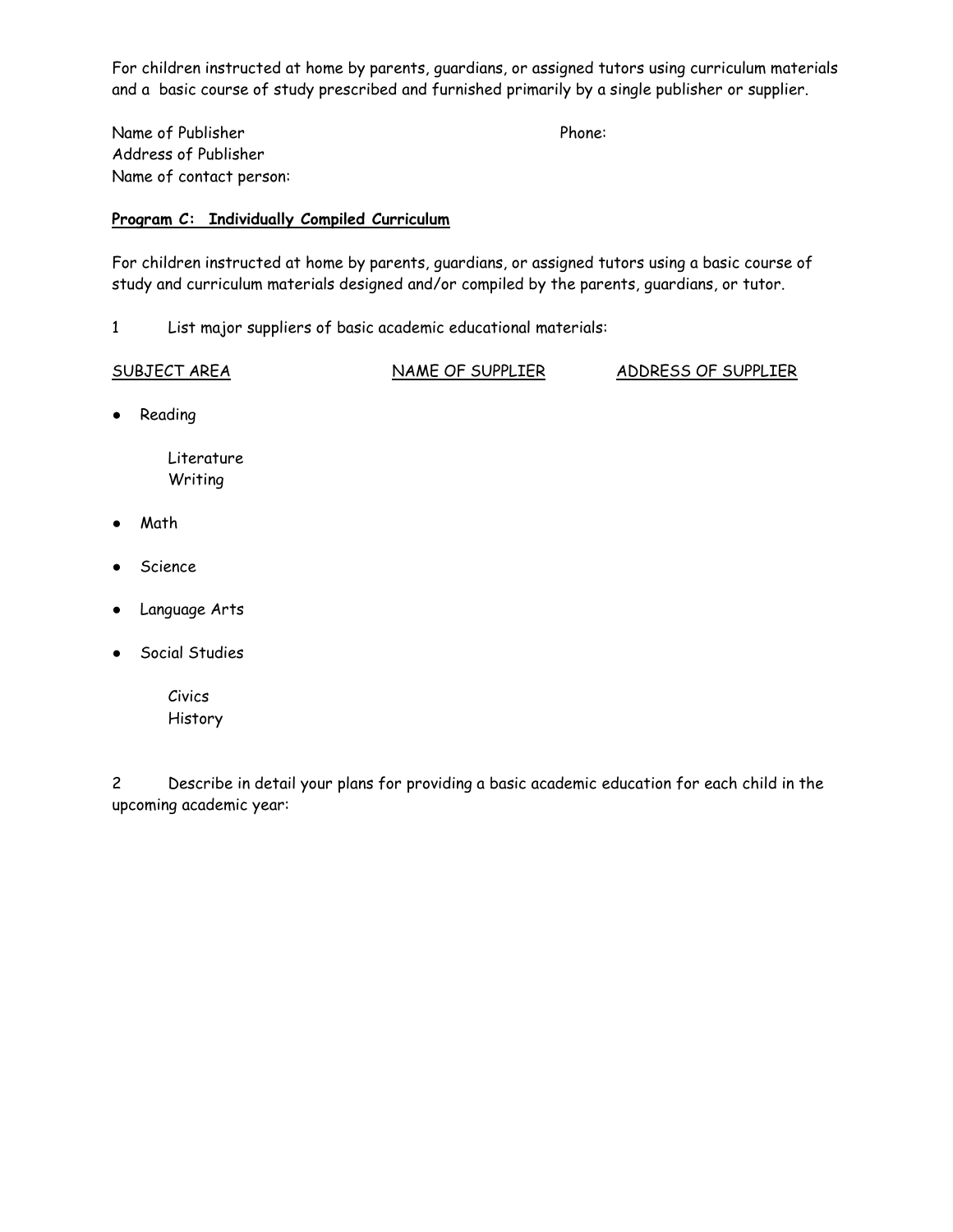# PRIVATE AND HOME SCHOOL PARTICIPATION

To ensure that private and home school students and staff have every opportunity to participate in Federally-funded programs for which they are eligible, program funds are awarded to **Local Education Agency (LEAs)**, who **are responsible for serving eligible students, teachers, and other personnel within their boundaries, whether they attend public, private, or home school.** The formula, requirements, and procedures vary by program. However, the principle of responsibility for all eligible students within its jurisdiction remains constant. Although the LEA is responsible for applying for program funds and making sincere efforts to involve participation by non-public institutions, any nonpublic institution, including home-based educational programs, must consult in a timely and meaningful way with the LEA and complete the Verification of Private and Home School Participation Form in the Consolidated Grant Application documents, or a similar, district-created form.

#### IDEA and ESSA Programs

The statutory requirements pertaining to private and home schools are addressed by IDEA by the Act of 2001 (Section 9501) and apply to the following consolidated grant programs governed under the act:

- Title I, Part A Basic *(See special program-specific information below.)*
- Title II, Part A Teacher Quality *(See special program-specific information below.)*
- Title II, Part D Technology
- Perkins
- IDEA VI-611 *(See special program-specific information below.)*
- IDEA VI-B 619 Preschool *(See special program-specific information below.)*

#### **Uniform Provisions:**

In general, private and home schools are eligible to participate in Federally-funded programs if the LEA, educational service agency, or the consortium of such agencies in which the private or home school is located, is eligible and has submitted an approvable grant application to acquire such funds. As part of its responsibilities regarding private and home school participation, the LEA must be aware of the following:

- **» Educational services, materials, and equipment provided under these programs shall be secular, neutral, and non-ideological.**
- **» Educational services and other benefits provided for private and home school children, teachers, and other education personnel shall be** *equitable* **in comparison to services and other benefits provided for public school children, teachers, and other education personnel participating in such program.**
- **» Expenditures for educational services and other benefits to eligible private and home school children, their teachers, and other education personnel serving such children shall be** *equal***, taking into account the number and educational needs of the children to be served, to the expenditures for participating public school children.**
- **» LEA's must inform and consult in a formal, agenda-driven meeting with private and home school representatives during the design and development of the program(s) covered under the Consolidated Grant** *before* **the LEA makes any decision that affects the eligible private and home school children, teachers, and other education personnel who participate in such programs. The consultations shall include how children's needs will be identified, what services will be offered, how and where services will be provided, and how the services will be assessed. A discussion of service delivery mechanisms the LEA could use to provide equitable services must also take place.**
- **» The administration of funds used to provide services and benefits will remain under the control and supervision of the LEA (or a public agency). At no time are program funds to be commingled with non-Federal funds.**
- **» Title to equipment, materials, and property purchased with Federal grant funds is retained by the LEA.**
- **» Provision of services shall be provided by employees of a public agency, or through contract by the public agency with an individual, association, agency, organization, or other entity. Such contractor shall be independent of the private school and of any religious organization, and the employment or contract shall be under the control and supervision of the public agency.**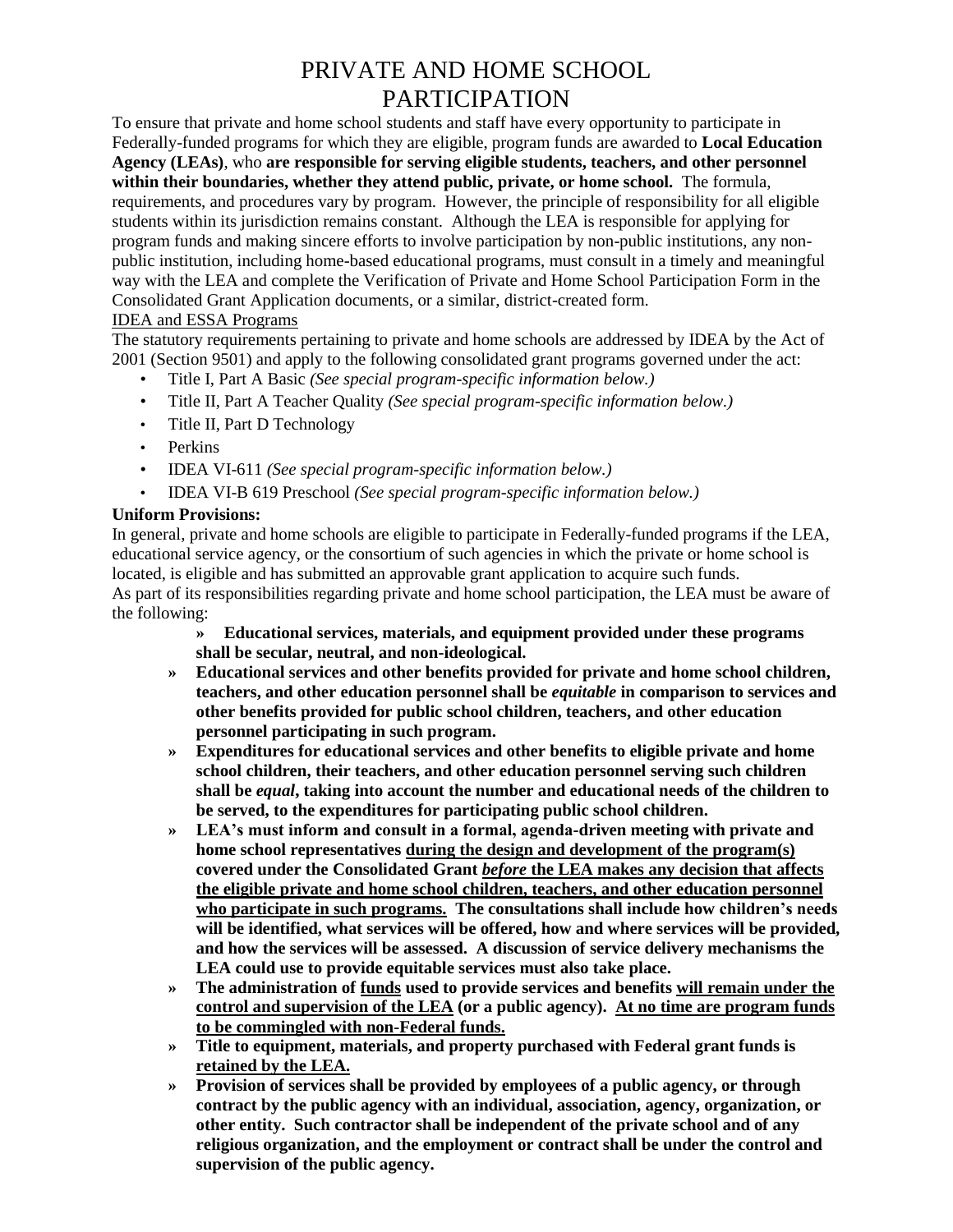### **Specific Program Requirements RE: Private and Home School Participation Title I, Part A-Section 1120:**

Title I continues the requirement that an LEA provide equitable services to eligible children enrolled in private and home schools. Because of other changes in Title I, however, some new procedures are necessary. For example, Title I requires an LEA to allocate funds to a participating school attendance area or school on the basis of the total number of children from low-income families, including lowincome children attending private and home schools. Thus, the LEA, in **consultation with private and home school representatives**, must obtain the best available poverty data on private/home school children who reside in participating attendance areas. Because private school officials may have access to some sources of poverty information not easily accessible to public school officials, it is important that public and private (including home) school officials cooperate in this effort.

LEAs have flexibility in the methods used to collect poverty data on private and home school children. An LEA could:

- 1. Use the same measure of low income used for county public school children;
- 2. Use the results of a survey that, to the extent possible, protects the identity of families of private school students, and allow such survey results to be extrapolated if complete actual data are available;
- 3. Apply the low-income percentage of each participating public school attendance area, determined pursuant to Section 1120, to the number of private and home school children who reside in that school attendance area; or
- 4. Use an equal measure of low income correlated with the measure of low income used for county public school children.

**Although funds are allocated on the basis of low-income children, private and home school children eligible to be served are children who reside in a participating public school attendance area and**  who have educational needs. To provide equitable services to eligible private/home school children, **an LEA must reserve the amounts generated by low-income private/home school children who reside in participating public schools attendance areas. In timely and meaningful consultation with private and home school representatives, an LEA may choose one, or a combination, of the following options for using the funds reserved for private/home school children:**

- Provide equitable services to eligible children in each private/home school with the funds generated by children from low-income families who reside in participating public school attendance areas and who attend that private or home school.
- Combine the funds generated by low income private/home school children in all participating areas to create a pool of funds from which the LEA provides equitable services to eligible private/home school children who reside in participating public school attendance areas and are in the greatest educational need of those services. Under this option, the services provided to eligible children in a particular private/home school are not dependent upon the amount of funds generated by low-income children in the school.

# **Title II, Part A**

Title II, Part A, applies to private/home schools only to the extent that the LEA uses funds under that program to provide professional development to teachers and others. The share of the LEA's subgrant under Title II, Part A, that is used for professional development is subject to a determination of equitable expenditures that shall not be less than the amount of the LEA's 2001-02 Title II Eisenhower Grant Award (FY 02 award).

# **IDEA Part B Programs – Flowthrough and 619**

LEAs are required to provide services to students with disabilities, age 3 to 21, who voluntarily enrolled in private or home schools. The services may be provided to these children on-site at the private or home school to the extent consistent with law.

# **Carl D. Perkins Vocational Program**

LEAs are required to provide students enrolled in private and home schools with a genuine opportunity for equitable participation. An LEA shall provide the opportunity to participate in a manner that is consistent with the number of eligible private and home school students and their needs. The LEA must maintain administrative direction and control over funds and property that benefit private and home school participants.